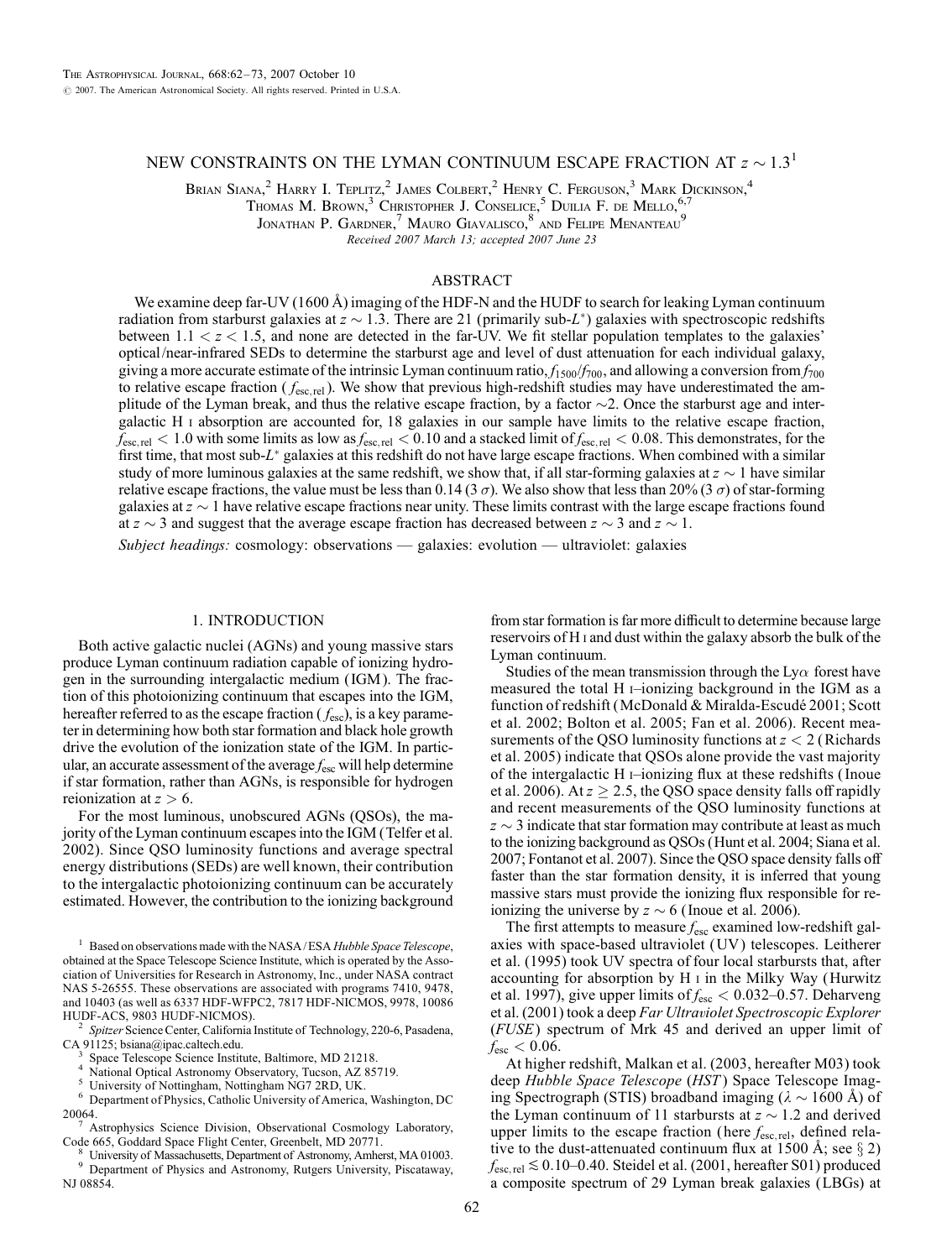$z \sim 3.4$  and detected significant signal below the Lyman continuum. The measured  $L(1500 \text{ Å})/L(900 \text{ Å}) = 4.6 \pm 1.0 \text{ implies}$ that there is little to no absorption of the Lyman continuum beyond what is seen in the UV ( $\lambda_{rest} \sim 1500$  Å), indicating very small column densities of H i along the line of sight (LOS) through the interstellar medium ( ISM) of these LBGs. The authors note that, because of a selection bias, this sample is among the bluest quartile of the LBG population and is therefore younger and/or less dust reddened than the average LBG. However, other measurements at  $z \sim 3$  using deep optical spectroscopy (Giallongo et al. 2002), narrowband imaging ( Inoue et al. 2005), and broadband imaging (Fernández-Soto et al. 2003) have all resulted in upper limits for  $f_{\text{esc,rel}}$  between 0.04 and 0.72.

The first detection of escaping Lyman continuum from an individual galaxy was reported by Bergvall et al. (2006) with a 16 ks FUSE spectrum of Haro 11, giving an escape fraction  $0.04 < f<sub>esc</sub> < 0.1$ , or a relative escape fraction of  $0.17 < f<sub>esc, rel</sub> <$ 0:42 (although see Grimes et al. [2007], who see no detection down to  $f_{\text{esc}} < 0.02$  with a rereduction of the same data). Haro 11 is a luminous, metal-poor, blue compact galaxy, attributes that are similar to LBGs at  $z \sim 3$ . However, it is somewhat underluminous ( $L_{UV} = 0.2L_{LBG}^*$ ), may have a significantly larger halo mass than typical high-redshift LBGs, and was preselected as having a very low H i gas mass  $M(H I) \sim 10^8 M_{\odot}$  (unpublished result noted in Bergvall et al. 2006).

Most recently, Shapley et al. (2006, hereafter S06) published deep optical spectra of an additional 14 LBGs with an average  $f_{\text{esc, rel}} \sim 0.14$ , about 4.5 times lower than the S01 result. Two of the galaxies appear to have  $f_{\text{esc,rel}} \sim 1$ , while the remaining 12 are undetected. This suggests that  $10\% - 20\%$  of LBGs have large escape fractions, or that the covering fraction of neutral H i and/or dust is  $80\% - 90\%$  in these systems. This may be the case if mergers or supernova chimneys (Fujita et al. 2003) sufficiently disturb the H i reservoirs, producing low column density LOSs through the galaxies.

With only three individual detections of escaping Lyman continuum, it is difficult to determine whether any physical parameters (starburst age, luminosity, dust, H i mass, morphology) correlate with  $f_{\text{esc}}$ . For example, the two detections from S06 do not stand out from the rest of the sample and are, in fact, very different from one another. Furthermore, most programs to date have necessarily targeted the more luminous starbursts, so the faint end of the luminosity function has not been sufficiently examined.

We use deep far-UV imaging of the Hubble Deep Field–North (HDF-N; Williams et al. 1996) and the Hubble Ultra Deep Field (HUDF; Beckwith et al. 2006) to search for the escaping ionizing flux from moderate-redshift galaxies. The observations are taken with the f25QTZ filter on the STIS and the F150LP filter on the Solar Blind Channel (SBC) of the Advanced Camera for Surveys (ACS) aboard HST. The F25QTZ and F150LP broadband filters have effective wavelengths of  $\sim$ 1600 Å, providing limits on the Lyman continuum luminosities of 24 star-forming galaxies at  $z \sim 1.3$ . These galaxies are typically less luminous than those of previous works (S01; M03; S06), allowing us to probe trends with luminosity. In  $\S$  2 we examine the various assumptions made about galaxy properties that affect our derivation of the escape fraction. In  $\S$  3 we explain the data set and sample selection. In  $\S 4.1$  we use a simple method of applying these assumed corrections to the  $f_{1500}/f_{700}$  flux ratio to estimate the escape fraction. In  $\S 4.2$  we fit stellar population models to the galaxies' SEDs to determine the starburst age and dust attenuation. In  $\S$  5 we compare the differences of these two methods and compare our limits to other surveys.

Throughout the text, we use a flat  $\Lambda$ CDM cosmology with  $H_0 = 70$  km s<sup>-1</sup> Mpc<sup>-1</sup>,  $\Omega_m = 0.3$ , and  $\Omega_\Lambda = 0.7$ . All flux ratios use units of flux per unit frequency.

# 2. DETERMINING THE ESCAPE FRACTION

There are two commonly used definitions of the escape fraction in the literature. The *absolute* escape fraction,  $f_{\text{esc}}$ , is simply the fraction of emitted Lyman continuum photons (typically measured at  $900 \text{ Å}$ ) that escapes into the IGM. This definition is useful in theoretical or semianalytic models where it is used to directly translate star formation rates and initial mass functions ( IMFs) into ionizing backgrounds. Observationally, the absolute escape fraction is difficult to determine because the intrinsic Lyman continuum flux must first be known. At low redshift, the  $H\alpha$  line flux (corrected for reddening by measuring the Balmer decrement) is often used to approximate the number of Lyman continuum photons emitted from massive stars. However, at high redshift this becomes increasingly difficult as the Balmer lines shift to the near-IR. Therefore, the Lyman continuum flux is often inferred from the galaxy's rest-frame UV and optical photometry, in particular the rest-frame 1500 Å flux,  $f_{\nu}$ (1500 Å), since that is easily measured at  $z > 1$ . Unfortunately, the 1500 Å flux is subject to significant dust attenuation so this must be accurately accounted for in order to use it for determining the intrinsic Lyman continuum flux.

S01 defined the *relative* escape fraction,  $f_{\text{esc, rel}}$ , as the fraction of escaping Lyman continuum photons divided by the fraction of escaping photons at 1500 Å. This definition does not require knowledge of the level of dust attenuation and is useful at high redshift because  $f_{1500}$  is easily measured and is commonly used when determining luminosity functions. Therefore, the relative escape fraction can be used to directly convert luminosity functions to ionizing backgrounds.

In practice,  $f_{\text{esc,rel}}$  is determined by comparing the Lyman continuum flux with the rest-frame 1500 Å flux,  $f_{1500}$ . Spectroscopic and narrowband studies are sensitive to Lyman continuum flux at wavelengths just short of the Lyman break  $(\sim 900 \text{ A})$ , whereas broadband photometric observations probe the Lyman continuum at somewhat shorter wavelengths (typically  $\sim$ 700 Å). This observed flux ratio between  $1500 \text{ Å}$  and the Lyman continuum is affected by several factors and can be expressed as the following product:

$$
\left(\frac{f_{1500}}{f_{LC}}\right)_{obs} = \left(\frac{f_{1500}}{f_{LC}}\right)_{set} \times 10^{-0.4(A_{1500} - A_{LC})}
$$

$$
\times \exp\left[\tau_{\text{H I,IGM}}(LC)\right] \exp\left[\tau_{\text{H I,ISM}}(LC)\right], \quad (1)
$$

where LC is the wavelength at which the Lyman continuum is being observed ( $\sim$ 700 Å in this study),  $(f_{1500}/f_{LC})_{\text{stel}}$  is the intrinsic flux ratio from the SED of the stellar population,  $(A_{1500} - A_{LC})$  is the differential dust attenuation (in magnitudes),  $\tau_{\text{H I, IGM}}(\text{LC})$  is the optical depth of the Lyman line and continuum absorption through the IGM along the LOS to that galaxy, and  $\tau_{\text{H I, ISM}}(\text{LC})$  is the optical depth of the Lyman continuum absorption from H i within the observed galaxy's ISM.

We can rearrange this equation to give us the *relative* escape fraction:

$$
f_{\text{esc, rel}} = \frac{(f_{1500}/f_{\text{LC}})_{\text{stel}}}{(f_{1500}/f_{\text{LC}})_{\text{obs}}} \exp[\tau_{\text{H I},\text{IGM}}(\text{LC})] = \exp[-\tau_{\text{H I},\text{ISM}}(\text{LC})] \times 10^{0.4(A_{1500} - A_{\text{LC}})}.
$$
 (2)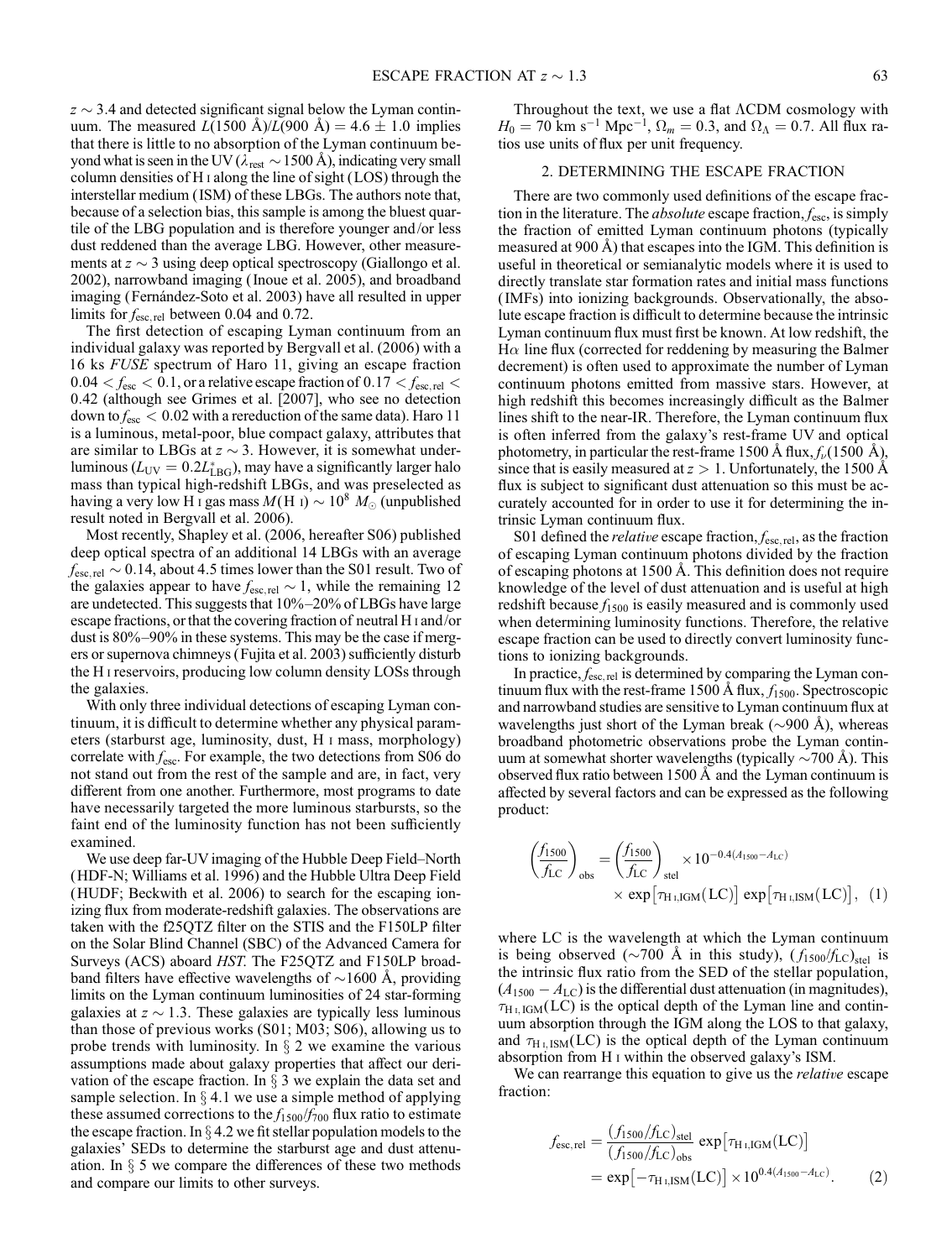

Fig. 1.—The  $f_{1500}/f_{700}$  and  $f_{1500}/f_{900}$  intrinsic flux ratios as a function of time since onset of star formation using the BC03 (solid lines) and Starburst99 (dashed lines) models.

If we can estimate the amplitude of the intrinsic stellar Lyman break,  $(f_{1500}/f_{LC})_{\text{stel}}$ , and the average optical depth of the Ly $\alpha$ forest,  $\tau_{\text{H I,IGM}}(\text{LC})$ , then the relative escape fraction can be computed directly from the observed flux ratio,  $(f_{1500}/f_{LC})_{obs}$ . In this section we detail each of these factors and quantify their effects on the  $(f_{1500}/f_{LC})_{obs}$  ratio. Note that the relative escape fraction is the product of the H i absorption and the differential reddening between  $1500 \text{ Å}$  and the Lyman continuum, whereas the absolute escape fraction is the product of the H i absorption and the *total* dust attenuation of the Lyman continuum. Therefore, the absolute escape fraction is equal to the relative escape fraction times the dust attenuation at  $1500 \text{ Å}$ ,

$$
f_{\rm esc} = 10^{-0.4A(1500)} f_{\rm esc, rel},\tag{3}
$$

where  $A(1500) = 10.33E(B - V)$  for a Calzetti reddening law (Calzetti 1997).

# 2.1. Stellar Population

The intrinsic flux decrement across the Lyman break is dependent on the age, star formation history (single burst, exponential decay, constant), IMF, and metallicity of the stellar population. We have used both the Starburst99 (Leitherer et al. 1999) and BC03 (Bruzual & Charlot 2003) population synthesis models to quantify how these properties affect the size of the Lyman break in star-forming galaxies. For both models we use an upper mass cutoff of 100  $M_{\odot}$ . We note that the non-LTE models, which better account for stellar winds and line blanketing in the atmospheres of massive stars (Schaerer & Vacca 1998; Smith et al. 2002), do not significantly affect the  $H$  i-ionizing continuum between 700  $\AA < \lambda < 900$  Å (see Fig. 8 in Smith et al. 2002).

## 2.1.1. Star Formation History

Since the lifetimes of the O stars (which emit the Lyman continuum flux) are so much shorter than the B and A stars that dominate the 1500 Å flux emission, the  $f_{1500}/f_{700}$  flux ratio is highly dependent on the starburst age and the star formation history. In Figure 1 we plot the expected flux ratio as a function of age for both the BC03 and Starburst99 models with singleburst and constant star formation histories. In the single-burst systems, the dying O stars are not replenished with new star formation, causing the  $f_{1500}/f_{700}$  ratio to increase rapidly after a few million years. In the constant star formation scenario, early in the

burst, the dying O stars are being replenished, while the B and A stars accumulate, slowly increasing the  $f_{1500}/f_{700}$  ratio. Eventually, the B and A stars begin to die as well and no longer increase in number. Thus, the flux ratio remains constant after  $\sim$ 300 Myr. The flux ratio of a starburst with declining star formation rates evolves between these two extremes. If the observed galaxy is undergoing a secondary burst, there may be significant remaining flux at 1500 Å but only if the bursts are separated by less than a few times  $10^2$  Myr. Shapley et al. (2001) find that constant star formation scenarios fit well to the Lyman break galaxy population with a median age,  $t_{sf} = 320$  Myr. We show in  $\S$  5.1 that we obtain similar star formation histories for our sample. Therefore, we expect the typical intrinsic break amplitude to be  $(f_{1500}/f_{900})_{\text{stel}} \sim 6$  or  $(f_{1500}/f_{700})_{\text{stel}} \sim 8$ .

# 2.1.2. Initial Mass Function

The slope of the high-mass end of the stellar IMF determines the relative number of O stars to B and A stars and therefore impacts the  $f_{1500}/f_{700}$  ratio. The Salpeter IMF (Salpeter 1955), commonly used in studies of high-redshift galaxy formation, has a mass distribution characterized by  $\alpha = -2.35$ , where  $\xi(M) \propto M^{\alpha}$ . Many studies of the high-mass end of the IMF agree with this IMF slope, although with significant scatter between star clusters (Massey 1998; Scalo 1998; Kroupa 2001). No direct measurements of the IMF can be done at high redshift, but initial indications from model fits to the UV spectra of a lensed LBG (MS 1512-cB58) indicate that the high-mass IMF is nearly Salpeter and must extend above 50  $M_{\odot}$  (Pettini et al. 2000). Given the agreement of detailed local studies and initial indications at high redshift, we use a Salpeter IMF in our analysis. It should be noted, however, that several studies suggest that top-heavy IMFs in some high-redshift star formation may offer a possible explanation of  $\alpha$ -element abundances seen in present-day cluster ellipticals (Faber et al. 1992; Worthey et al. 1992; Matteucci 1994; Gibson & Matteucci 1997; Thomas 1999; Nagashima et al. 2005). A top-heavy IMF would significantly decrease the UV-to-LC ratio expected with a Salpeter IMF.

#### 2.1.3. Metallicity

The metallicities of galaxies such as those in our sample, as well as LBGs, range from  $Z \sim 0.2$  to 1.0  $Z_{\odot}$ . Over this range, the amplitude of the Lyman break does not change significantly (see, e.g., Fig. 75 of Leitherer et al. 1999). In our subsequent analysis we use solar metallicity models.

# 2.2. IGM Absorption

Along the LOS to any high-redshift galaxy, there are hundreds of intervening neutral hydrogen clouds whose Lyman line and continuum absorption significantly affects the measured far-UV fluxes of the galaxies. The column density and redshift distributions of these H i absorbers have been well studied and have been used to model the transmission through the IGM as a function of the observed galaxy's redshift (Madau 1995; Bershady et al. 1999). We make use of the best available data on the column density and redshift distributions of the Ly $\alpha$  forest (Kim et al. 1997), Lyman limit systems (LLSs; Storrie-Lombardi et al. 1994), and damped Ly $\alpha$  systems (DLAs; Storrie-Lombardi & Wolfe 2000) to simulate the effects of IGM Lyman line and continuum absorption on the observed fluxes of galaxies at  $z \sim 1$ . We simulate 1000 sight lines to galaxies at redshift intervals  $\Delta z = 0.05$  between 1.0  $\lt z \lt 1.5$ . For each sight line we randomly place absorbers with column densities and redshifts that are consistent with their empirical distributions. We note that this does not account for clustering of the absorbers,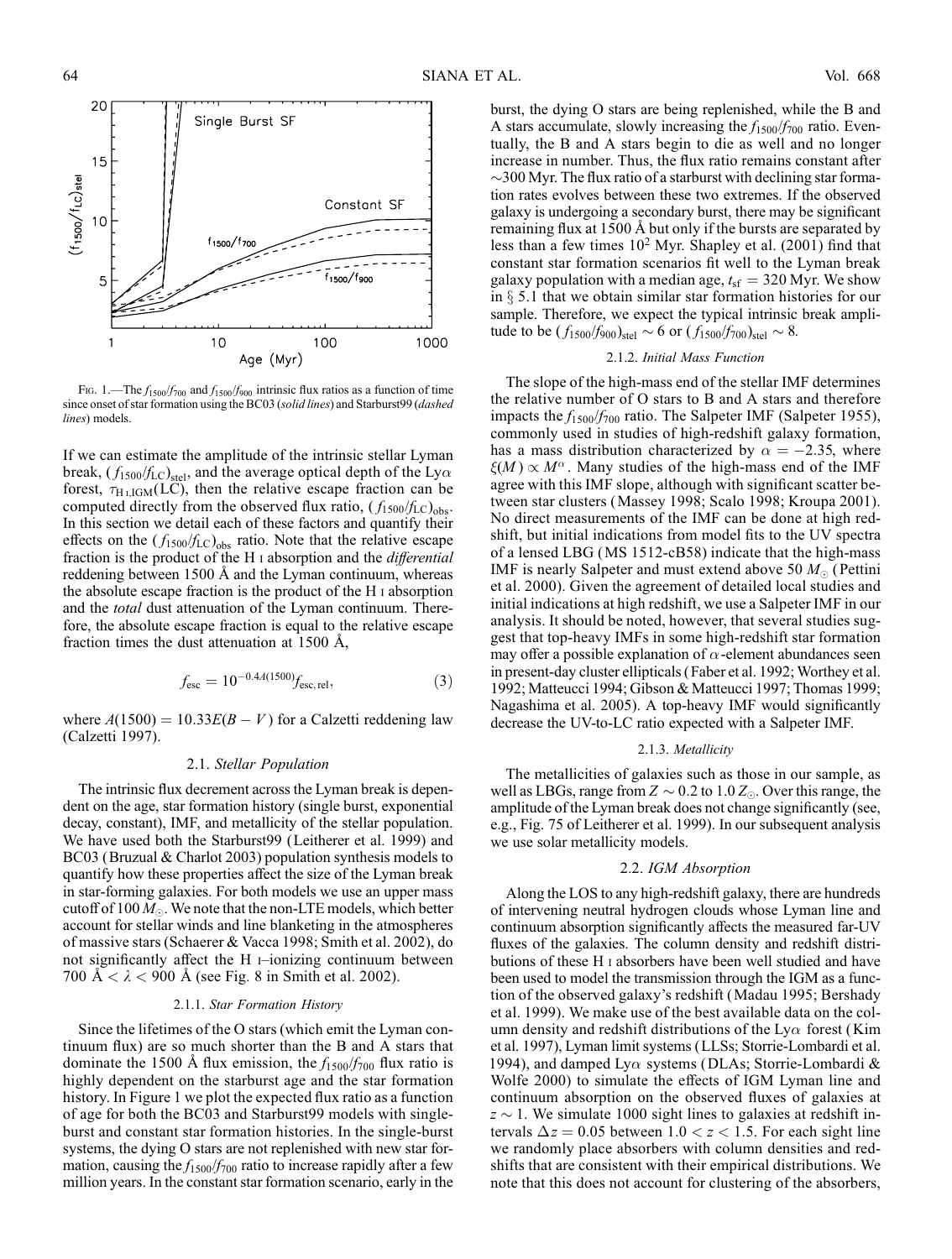

Fig. 2.—Average transmission through the IGM of UV light from galaxies at redshift 1.2, 1.3, 1.4, and 1.5 (left to right). Each curve is computed from simulations along 1000 LOSs through the Ly $\alpha$  forest. The corresponding Lyman limits are denoted by solid vertical lines. As a reference, the transmission curve is plotted for the ACS SBC F150LP filter used in our observations (dot-dashed line). The vertical dotted line is the pivot wavelength of the filter curve.

which may be important, especially near the observed galaxy if it is within an overdensity. We then compute the absorptionline profiles (velocity width  $\beta = 30$  km s<sup>-1</sup>) and apply continuum absorption for each absorber to compute the total transmission through the IGM as a function of wavelength (for more details see Siana et al. 2007). The mean transmission from 1000 LOSs is plotted in Figure 2. At the redshifts of interest, the average transmission of UV light changes from 0.57 to 0.37 between  $1.2 < z < 1.5$ . Therefore, our measurements are more sensitive at lower redshifts as less of the Lyman continuum is being absorbed. However, the distribution function of the IGM transmission is highly non-Gaussian. Figure 3 shows the distribution of IGM transmission (as measured through our filter), indicating an almost bimodal distribution. About 20% of the simulated LOSs contain large column density absorbers, resulting in very little transmission  $(<5\%)$ . Conversely, about 40% of the LOSs have no intervening large column density absorbers and therefore have greater than 60% transmission. Although the mean and median are similar (0.51 and 0.59, respectively, at  $z = 1.3$ ), it is



FIG. 3.—Distribution of IGM transmission within the F150LP filter for 1000 LOSs toward galaxies at  $z = 1.3$ . The spike at zero transmission is due to LLSs and DLAs within  $\Delta z \sim 0.4$  from the target galaxy. The mean and median are 0.51 and 0.59, respectively.



FIG. 4.—Differential reddening from 1500 Å and the Lyman continuum (defined as  $10^{-0.4[A(1500)-A(LC)]}$ , where LC is either 900 or 700 Å) as a function of dust reddening for a Calzetti reddening law extrapolated to  $\lambda = 700$  Å. The dotted vertical line shows the median value of  $E(B - V) = 0.155$  for Shapley et al. (2001) for LBGs derived from broadband photometry. The tail of the reddening distribution for LBGs extends out to  $E(B - V) = 0.4$ . The 700 Å flux is affected far more than at 900  $\AA$ , showing that our measurements are more sensitive to dust than those measurements just blueward of the Lyman limit.

clear that the absorption correction will change significantly between galaxies. This distribution makes it difficult to draw conclusions from small samples if one cannot determine the properties of the intervening IGM. We use this IGM transmission distribution in a Monte Carlo simulation to interpret our measurements (see  $\S$  5.4).

# 2.3. Dust

Although it is not necessary to know the level of dust attenuation to determine  $f_{\text{esc, rel}}$ , it is important for converting between the relative and absolute escape fractions and in determining whether H<sub>I</sub> or dust is primarily responsible for the Lyman continuum absorption. If the dust extinction continues to increase at  $\lambda$  < 912 Å, then the measured ratio of UV to LC flux will be even larger than the intrinsic Lyman break of the stellar SEDs. The level of increase is defined by the amount of dust attenuation and the reddening law. Of course, the extinction curve below the Lyman limit is impossible to measure due to H i absorption, but theoretical models of the ISM dust composition and size distribution predict extinction curves that continue to rise to  $\lambda \sim$ 700 Å (see Fig. 14 of Weingartner & Draine 2001). In Figure 4 we plot the differential reddening across the Lyman break as a function of optical color excess,  $E(B - V)$ , for a Calzetti reddening law (Calzetti 1997). The reddening law at  $\lambda$  < 1200 Å is extrapolated with a constant slope  $\left[dk(\lambda)/d\lambda\right]$ , where  $k(\lambda) =$  $E(B-V)/A_{\lambda}$ ] derived at 1100 Å <  $\lambda$  < 1200 Å, approximating the increasing extinction predicted below the Lyman limit in Weingartner & Draine (2001). We note that while this extrapolation is a reasonable assumption at  $900 \text{ Å}$  (extinction curves in the SMC, LMC, and Milky Way all continue to rise at shorter wavelengths up to the Lyman limit), the extrapolation is somewhat uncertain at 700 Å. The level of reddening in LBGs typically varies from  $0.0 < E(B - V) < 0.4$  with a median value of  $E(B - V) \sim 0.15$  (Papovich et al. 2001; Shapley et al. 2001). Therefore, the dust alone can cause the UV-to-LC ratio to vary widely over this range (additional factors of  $1-8$  at 900 Å and  $1-20$  at 700 Å) with typical values of the differential dust attenuation of  $\sim$ 2 and  $\sim$ 3 at 900 and 700 Å, respectively. At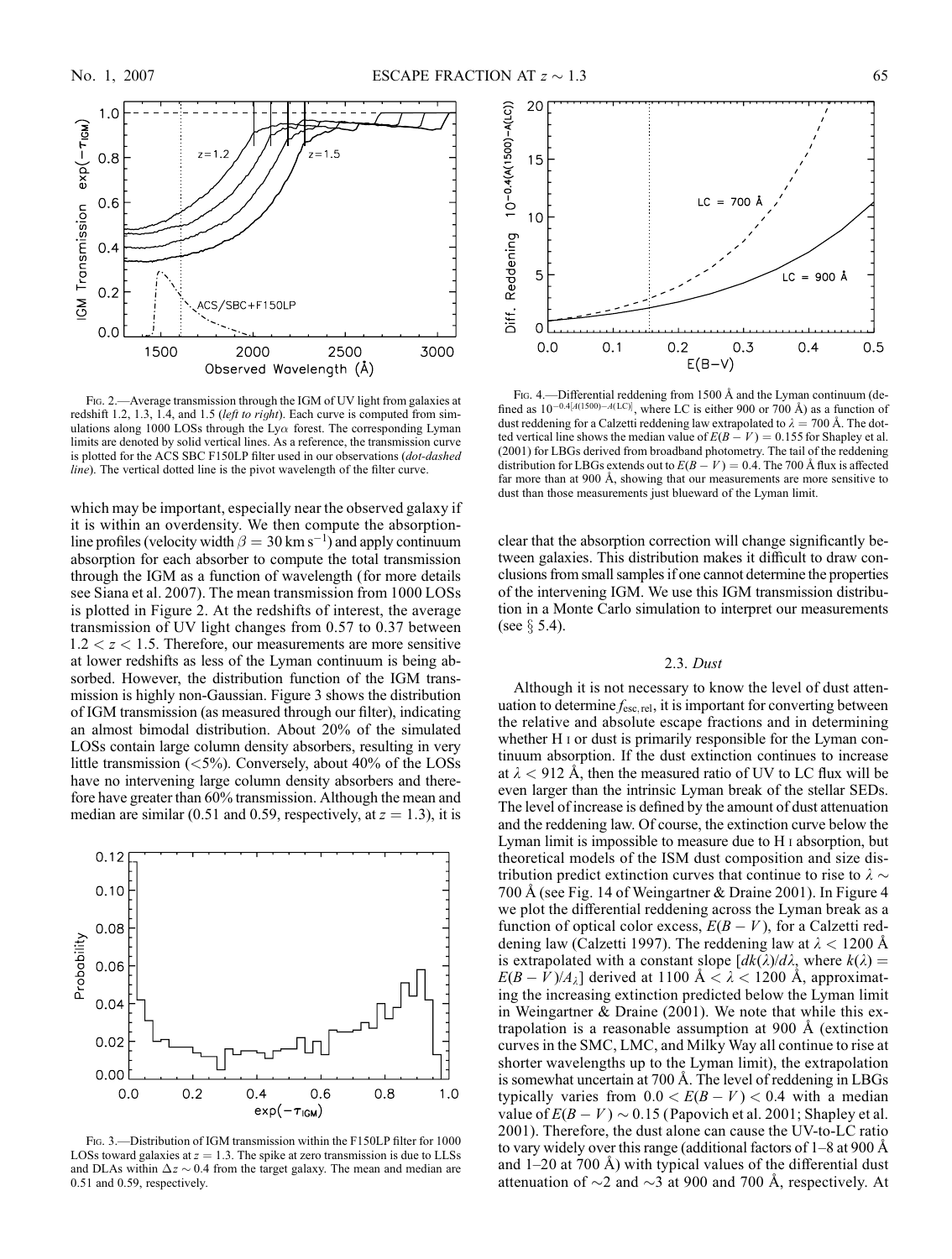

FIG. 5.-Total system throughput for the ACS+SBC+F150LP (solid line) and STIS+FUV-MAMA+F25QTZ (dashed line) configurations. The ACS SBC is nearly 3 times more sensitive than the STIS configuration. The dashed vertical lines denote the location of the Lyman limit at  $z = 1.1$  and 1.2, the low-redshift cutoffs for our sample selection for each configuration.

color excesses of  $E(B - V) > 0.5$ , we cannot detect the Lyman continuum at  $700 \text{ Å}$  in this study.

# 3. OBSERVATIONS

We have obtained far-UV imaging of the HDF-N and the HUDF at 1600 Å in three HST General Observer programs (7410, 9478, 10403). The HDF-N was observed with STIS through the FUVQTZ filter covering  $1.02$  arcmin<sup>2</sup> (Gardner et al. 2000). Teplitz et al. (2006) imaged most of the rest of the HDF-N  $(3.77 \text{ arcmin}^2)$  with the F150LP filter on the SBC of the ACS. These two instrument configurations have very similar throughputs (see Fig. 5), with a lower wavelength cutoff at  $\lambda \sim 1450$  Å and a decreasing sensitivity out to  $2000 \text{ Å}$  (1840 Å for STIS). The effective wavelengths for the STIS and SBC filters are  $\lambda =$ 1600 and 1610 Å, respectively. The HUDF observations (B. Siana et al. 2008, in preparation) use the same ACS/SBC configuration as in the HDF-N and cover  $7.77$  arcmin<sup>2</sup>, nearly the same area as the NICMOS HUDF treasury program (Thompson et al. 2005).

Both the SBC and STIS use Multi-Anode Microchannel Arrays (MAMAs), which have no read noise and are insensitive to cosmic rays. The primary source of noise is dark current, which has two components. The first component is a fairly uniform count rate that does not change with the detectors' temperature. The second component is a temperature-dependent ''glow'' that arises at  $T > 25^{\circ}$ C and is near the center of the SBC MAMA and one corner of the STIS MAMA. As the instrument warms up, the dark current from the glow increases, decreasing the sensitivity of the observations. Because of this, the images taken at the end of a series of observations are significantly less sensitive than those at the beginning. Therefore, the dark current changes substantially from pointing to pointing, resulting in significantly different sensitivities across the field. In addition, there is significant area where adjacent frames overlap. Weight maps have been defined that account for the total exposure time and dark count per pixel so that accurate sensitivities can be computed. The dark subtraction and weight map production used the same procedures as in Teplitz et al. (2006). Figure 6 shows the cumulative area for which we expect to obtain a 3  $\sigma$  detection of a galaxy of a given magnitude within a  $1''$  diameter aperture.



Fig. 6.—Detectable area as a function of limiting magnitude (AB, 3  $\sigma$ ) within a 1" diameter circular aperture. The solid line is the total area from all three surveys. The dashed, dotted, and dot-dashed lines are the areas of the HUDF, HDFN-STIS, and HDFN-SBC surveys, respectively. The HUDF survey is much larger, allowing us to detect more objects, while the HDF-SBC survey is deeper. We are sensitive to fainter galaxies if their extraction isophotes are smaller.

#### 3.1. Galaxy Selection

In order to avoid contamination from photons with  $\lambda_{\text{rest}} >$ 912 Å, we choose galaxies at redshifts large enough to shift the Lyman Limit to wavelengths at which our filter/detector configurations are no longer sensitive. This occurs at  $\lambda_{obs} > 1915 \text{ Å}$  $(z > 1.1)$  for the STIS observations and  $\lambda_{obs} > 2000 \text{ Å } (z > 1.2)$ for the SBC observations. The MAMA detectors are sensitive to wavelengths longer than  $\lambda > 2000$  Å, but their quantum efficiency is  $10^{-3}$  times lower at 2000 Å than at 1500 Å and decreases rapidly toward redder wavelengths.

Our sensitivity to Lyman continuum radiation falls off rapidly for galaxies with  $z > 1.5$  because (1) only the youngest, least reddened galaxies will have significant flux at  $\lambda < 600$  Å and (2) the rest-frame Lyman continuum of the galaxy will be diminished by continuum absorption from an increasing number of neutral H i clouds along the LOS to the galaxy. We therefore only choose galaxies with  $z \leq 1.5$ . The spectroscopic redshifts are primarily from the Team Keck Redshift Survey (TKRS; Wirth et al. 2004) in the HDF-N and the VLT/FORS2 spectroscopy (Vanzella et al. 2005, 2006) in the HUDF, with a few additional redshifts from Cowie et al. (2004) and Le Fèvre et al. (2004). In addition to these redshift requirements, we also ensure that there are no sources with optical spectra with high-ionization emission lines (Ne v, Ne III) or with strong nuclear point sources indicative of strong AGN activity. Finally, we removed the three reddest  $(B - V > 0.6)$  galaxies from our sample as their SEDs are indicative of older stellar populations with little ongoing star formation. The eight galaxies in the HDF-N and 13 galaxies in the HUDF that meet these requirements are listed in Table 1.

Recent measurements have shown that the total optical throughput of the SBC at red wavelengths is much higher than was measured before launch  $(3.4 \times 10^{-6} \text{ vs. } 9.5 \times 10^{-9} \text{ at } \lambda = 3500 \text{ Å};$ STScI Analysis Newsletter, 2006 November  $30^{10}$ ). The total system throughput at  $3500 \text{ Å}$  is still 4 orders of magnitude less than at 1500 Å, but we must be careful that the "leaking" optical light does not significantly affect our sensitive far-UV measurements. As a test, we examined the effects of the red leak with two types

<sup>10</sup> See http://www.stsci.edu/ hst/acs/documents/newsletters.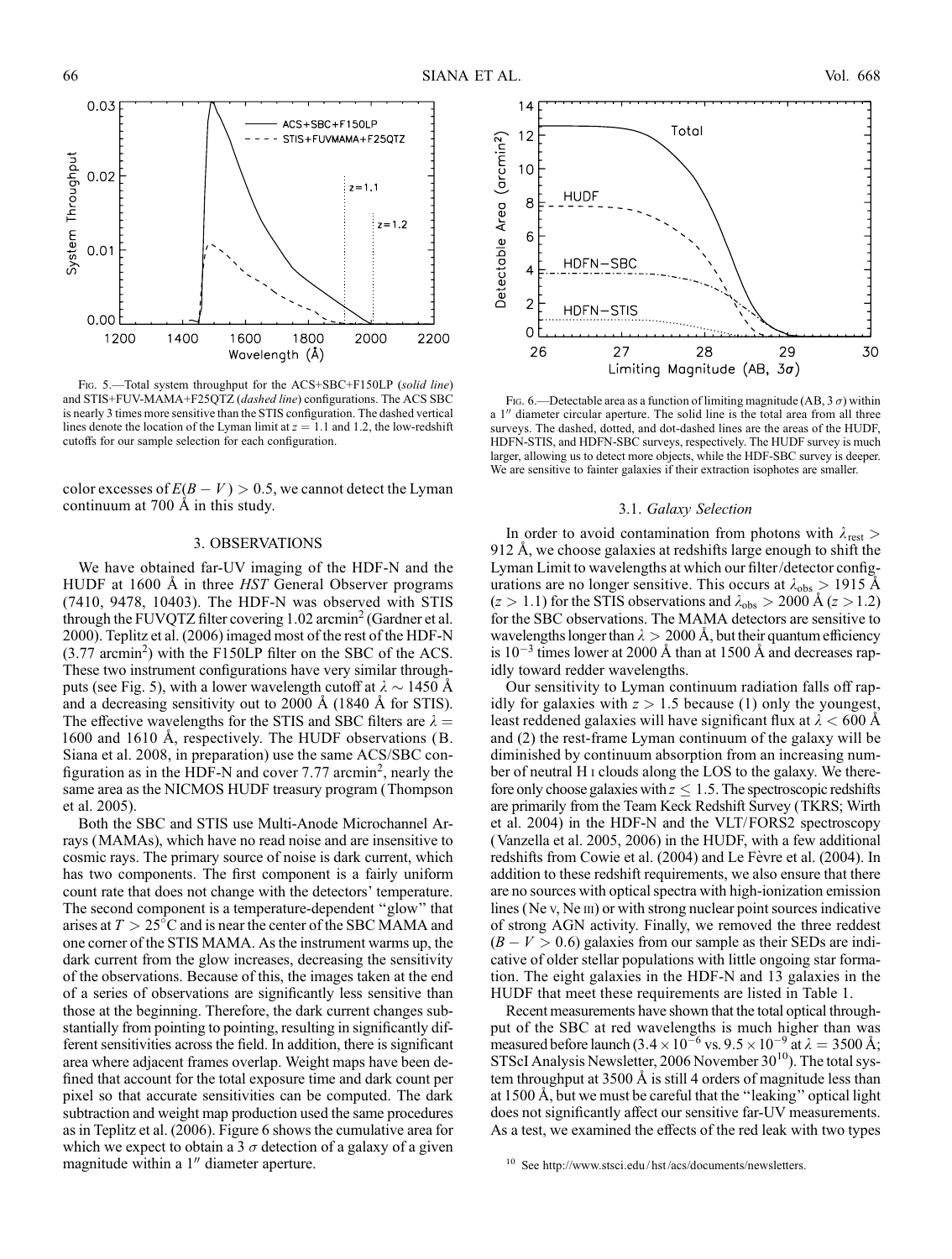# No. 1, 2007 **ESCAPE FRACTION AT**  $z \sim 1.3$  67

TABLE 1 Far-UV Limits and Best-Fit SED Parameters

| Name                       | z <sub>spec</sub> | $FUV^a$<br>$(\mu Jy)$ | Age<br>(Gyr) | $E(B-V)$ | $f_{1500}$ <sup>b</sup><br>$(\mu Jy)$ | $(f_{1500}/f_{700})_{int}^{b}$ | $(f_{1500}/f_{900})_{int}^{b}$ | $(f_{1500}/f_{700})_{obs}$ <sup>a</sup> | $\exp(-\tau_{\text{IGM}})$ | $\exp(-\tau_{\rm H_1})$ | $f_{\rm esc, rel}$ |
|----------------------------|-------------------|-----------------------|--------------|----------|---------------------------------------|--------------------------------|--------------------------------|-----------------------------------------|----------------------------|-------------------------|--------------------|
| $J033233.46 - 274712.4$    | 1.298             | 0.007                 | 0.300        | 0.44     | 0.10                                  | 9.94                           | 7.29                           | 14.76                                   | 0.51                       | 26.73                   | 1.32               |
| $J033234.66 - 274728.0$    | 1.438             | 0.007                 | 0.300        | 0.10     | 0.69                                  | 11.21                          | 7.29                           | 93.06                                   | 0.41                       | 0.61                    | 0.29               |
| $J033234.83 - 274722.1$    | 1.316             | 0.017                 | 0.300        | 0.25     | 0.61                                  | 10.02                          | 7.29                           | 35.54                                   | 0.50                       | 3.04                    | 0.57               |
| $J033235.80 - 274734.8$    | 1.223             | 0.011                 | 3.000        | 0.44     | 0.09                                  | 9.47                           | 7.35                           | 8.67                                    | 0.55                       | 34.87                   | 1.97               |
| $J033236.56 - 274640.6$    | 1.414             | 0.007                 | 0.300        | 0.15     | 0.26                                  | 10.80                          | 7.29                           | 36.35                                   | 0.43                       | 1.98                    | 0.70               |
| $J033236.90 - 274726.2$    | 1.318             | 0.017                 | 1.000        | 0.20     | 0.53                                  | 10.10                          | 7.35                           | 31.13                                   | 0.49                       | 2.50                    | 0.66               |
| $J033237.07 - 274617.3$    | 1.273             | 0.023                 | 0.030        | 0.35     | 0.43                                  | 7.62                           | 5.64                           | 18.47                                   | 0.52                       | 7.90                    | 0.79               |
| $J033237.73 - 274642.7$    | 1.307             | 0.009                 | 0.300        | 0.15     | 0.42                                  | 9.98                           | 7.29                           | 44.85                                   | 0.50                       | 1.21                    | 0.44               |
| $J033238.24 - 274630.1$    | 1.216             | 0.008                 | 0.300        | 0.40     | 0.14                                  | 9.56                           | 7.29                           | 17.32                                   | 0.56                       | 12.69                   | 0.99               |
| $J033239.92 - 274606.9$    | 1.295             | 0.027                 | 0.300        | 0.35     | 0.56                                  | 9.94                           | 7.29                           | 20.39                                   | 0.51                       | 9.90                    | 0.95               |
| $J033240.93 - 274823.6$    | 1.244             | 0.008                 | 0.300        | 0.15     | 0.42                                  | 9.61                           | 7.29                           | 54.25                                   | 0.54                       | 0.88                    | 0.33               |
| $J033241.32 - 274821.1$    | 1.318             | 0.042                 | 0.300        | 0.15     | 0.85                                  | 10.03                          | 7.29                           | 20.28                                   | 0.49                       | 2.72                    | 1.00               |
| $J033244.16 - 274729.5$    | 1.220             | 0.010                 | 3.000        | 0.25     | 0.28                                  | 9.65                           | 7.35                           | 29.60                                   | 0.56                       | 2.91                    | 0.59               |
| $J123643.41+621151.6$      | 1.241             | 0.012                 | 0.300        | 0.15     | 1.28                                  | 9.58                           | 7.29                           | 106.89                                  | 0.53                       | 0.45                    | 0.17               |
| $J123647.18+621342.0$      | 1.314             | 0.009                 | 0.100        | 0.35     | 0.40                                  | 9.33                           | 6.80                           | 43.17                                   | 0.50                       | 4.54                    | 0.43               |
| $J123649.44 + 621316.6$    | 1.238             | 0.008                 | 0.300        | 0.44     | 0.33                                  | 9.56                           | 7.29                           | 42.88                                   | 0.54                       | 7.61                    | 0.41               |
| $J123649.95 + 621225.5$    | 1.204             | 0.006                 | 1.000        | 0.20     | 0.24                                  | 9.58                           | 7.35                           | 39.92                                   | 0.57                       | 1.52                    | 0.42               |
| J123652.69+621355.3        | 1.355             | 0.024                 | 0.010        | 0.30     | 3.20                                  | 6.11                           | 4.38                           | 132.09                                  | 0.47                       | 0.78                    | 0.10               |
| $J123656.13+621329.7\dots$ | 1.242             | 0.018                 | 1.000        | 0.15     | 0.66                                  | 9.66                           | 7.35                           | 37.54                                   | 0.54                       | 1.28                    | 0.48               |
| $J123656.60 + 621252.7$    | 1.233             | 0.013                 | 1.000        | 0.10     | 0.38                                  | 9.58                           | 7.35                           | 28.06                                   | 0.55                       | 1.22                    | 0.62               |
| $J123656.73+621252.6$      | 1.231             | 0.010                 | 3.000        | 0.44     | 0.12                                  | 9.55                           | 7.35                           | 12.33                                   | 0.55                       | 26.01                   | 1.41               |

<sup>a</sup> 3  $\sigma$  upper limits.<br><sup>b</sup> Derived from SED fits to the optical/near-IR data.

of galaxies: a "typical" galaxy  $[t<sub>sf</sub> = 300$  Myr,  $E(B - V) = 0.2]$ and a "worst-case" (i.e., extremely red) galaxy  $[t_{\rm sf} = 1 \text{ Gyr},$  $E(B - V) = 0.5$ . We shifted the galaxy templates to  $z = 1.2$ , applied average IGM absorption, and determined the ratio of leaking flux density (with  $\lambda_{\text{rest}} > 912$  Å) to the measured flux density at  $\lambda_{rest} > 1500$  Å. These ratios were 0.003 and 0.002 for the worst-case and typical galaxies, respectively. Therefore, we can be confident that our results will not be significantly affected if our observed flux ratios are significantly above  $f_{700}/f_{1500} \gtrsim$ 0.003. We show in  $\S$  4.1 that our most sensitive limits are  $f_{700}/f_{1500} \gtrsim 0.01$  and should therefore be unaffected by this leaking optical light.

#### 3.2. Photometry

For the optical and near-IR photometry, we used the NICMOSselected photometric catalogs of Dickinson et al. (2000) in the HDF-N and Thompson et al. (2005) in the HUDF. The HUDF near-IR photometry was corrected by  $\Delta J = 0.30$  and  $\Delta H =$ 0:18 as discussed in Coe et al. (2006). For both of these catalogs, source detection and isophotal apertures were determined from the summed  $J$ - (F110W) and  $H$ -band (F160W) NICMOS images. These same apertures were used to extract fluxes from the optical images as well. Each isophote was inspected by eye to ensure that there was no contamination from nearby galaxies and that no galaxy was improperly fragmented into several pieces.

The UV photometry was extracted using isophotes defined by the optical B band ( $\lambda_{rest} \sim 1900 \text{ Å}$ ), which should directly trace new star formation at these redshifts. Here we make the reasonable assumption that significant far-UV signal will not be detected where there is no measurable flux in the deeper B-band images. Because the *B*-band images are so sensitive, their faintest isophotes have large areas that contain very little flux. We find that decreasing the aperture to exclude the faintest 20% of the galaxy reduces the isophotal areas by factors of  $\sim$ 2 $-3$ . Therefore, in order to maximize the signal-to-noise ratio  $(S/N)$  of the photometry, we use as our extraction aperture the isophote that contains only 80% of the B-band flux, increasing our sensitivity by  $\sim 0.4-0.6$  mag. No correction for foreground extinction is necessary because both the HDF-N and HUDF have clear LOSs through the galaxy  $[E(B - V) \sim 0.01]$ ; Schlegel et al. 1998].

As discussed by Gardner et al. (2000), Brown et al. (2000), and Teplitz et al. (2006), the dark current is the principle source of noise in these observations. The individual frames were weighted by the square of the exposure time and divided by the total dark (primary+glow). As the dark count scales with exposure time, these weight maps scale linearly with the ratio of exposure time to dark rate. Thus, the final weight maps are the square of the S/N for objects fainter than the background. For nondetections, we derive 3  $\sigma$  upper limits from these weight maps.

## 4. RESULTS

We do not detect any of the 21 galaxies in our sample (with  $S/N > 3$ , and the 3  $\sigma$  upper limits to the far-UV flux are given in Table 1. The distribution of measured S/N (see Fig. 7) is centered around zero as expected. There is one galaxy that has a large negative flux, but that is due to poor background subtraction due to edge effects. The other sources are not affected by this. For the bluer, more luminous galaxies in our sample, we expect to derive significant limits to the escape fraction of ionizing photons. In  $\S 4.1$  we derive  $f_{\text{esc,rel}}$  limits by reproducing the techniques of previous high-redshift escape fraction studies. Specifically, we calculate flux ratios on either side of the Lyman limit and compare to the average intrinsic values to deduce a relative escape fraction. In  $\S$  4.2 we fit SED models to ascertain dust and age parameters for each galaxy to better determine the intrinsic Lyman continuum flux and thus the relative escape fraction.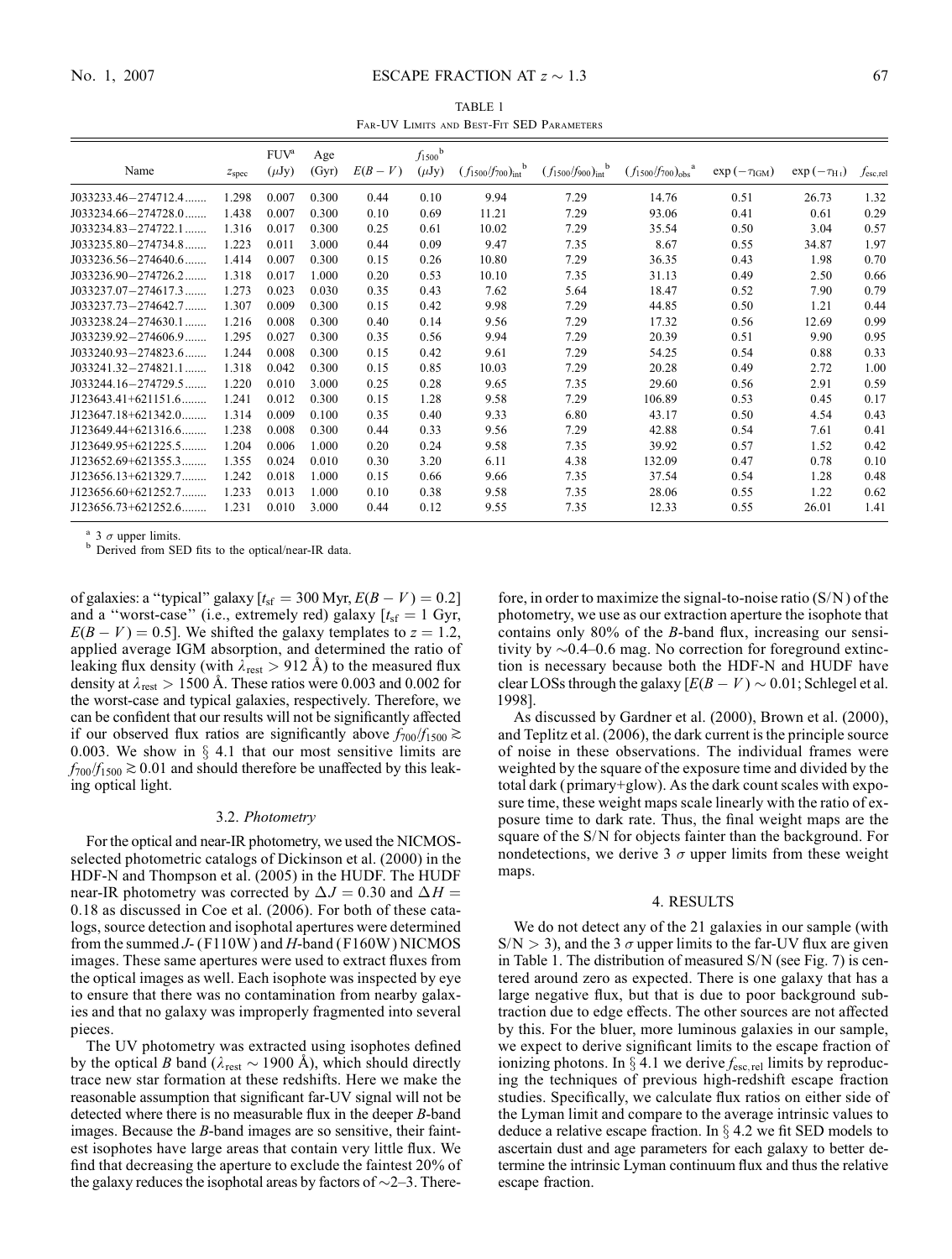

FIG. 7.—Histogram of measured S/Ns for the 29 galaxies in our sample. There are no detections above  $S/N > 3$ . The dashed vertical line is the average  $\langle S/N \rangle = -0.40$ . The standard deviation of this distribution,  $\sigma = 1.7$ , is slightly larger than expected. This is due to small errors in ''background'' subtraction of a few sources (namely, the object at  $S/N = -5$ ) since the dark current is nonplanar.

## 4.1. Flux Ratios

To replicate the same methods used in previous high-redshift escape fraction studies, the 3  $\sigma$  limits to the ( $f_{1500}/f_{700}$ <sub>obs</sub> flux ratio were computed and are listed in Table 1. The  $f_{1500}$  value is computed by interpolating the optical photometry, and the  $f_{700}$  limit is derived from the weight maps that account for total exposure time and dark current per pixel. The flux ratios are converted to  $f_{\text{esc,rel}}$  with equation (2). We choose to use  $(f_{1500}/f_{700})_{\text{stel}} = 8$  for our intrinsic stellar flux ratio since the ratio varies from 6 to 10 between 0.01 Gyr  $< t<sub>age</sub> < 0.3$  Gyr. We use the redshift-dependent average IGM absorption correction  $\exp[-\tau_{IGM}(z)]$  from our simulations defined in § 2.2.

The distribution of  $f_{\text{esc,rel}}$  limits is plotted in Figure 8 (top *panel*). Nineteen of the galaxies have  $f_{\text{esc,rel}} \leq 1.0$ , indicating either increased dust attenuation or H i absorption of the Lyman continuum.

### 4.2. SED Fitting

In addition to deriving flux ratios, we have fitted SED models to the high-S/N optical/near-IR photometry. In this way, we derive better estimates of the starburst age and dust reddening for each galaxy, rather than assuming average values for the entire sample. We used all available optical/near-IR photometry from the deep HST images for the SED fits. These data, in addition to measuring the slope of the UV continuum, span the 4000 Å break, allowing us to break the degeneracy of age and dust effects on the UV slope. The observed far-UV  $(1600 \text{ Å})$ limits are not used in the fits of the SEDs.

We fit a suite of nine BC03 models with different starburst ages varying logarithmically between 0.001 Gyr  $< t<sub>age</sub> < 10$  Gyr and allow dust attenuation (Calzetti law; Calzetti 1997) to vary as a free parameter. The metallicity was fixed at the solar value, and the IMF is assumed to be Salpeter (Salpeter 1955). We attempt to fit models with instantaneous starbursts, exponentially declining star formation with an e-folding time  $\tau = 100$  Myr, and constant star formation models.

The results of the fits are given in Table 1, and a few examples are plotted in Figure 9. We find that the best-fit model is a constant star formation model for 90% (19 of 21) of the galaxies, confirming that these galaxies, which are bright and blue in the rest-frame ultraviolet, are actively undergoing star formation.



Fig. 8.—Histogram of the  $f_{\text{esc,rel}}$  limits of our sample. The top panel limits are derived assuming a UV-to-LC ratio ( $f_{1500}/f_{700}$ <sub>stel</sub> = 8, whereas the bottom panel<br>shows the limits derived when taking the UV-to-LC ratio from the best-fit model. Limits of  $f_{\rm esc,rel}$  < 1.0 indicate additional attenuation (by either dust or H<sub>1</sub>) in addition to the attenuation at 1500 Å. Eighteen (of 21) galaxies have limits of  $f_{\rm esc,rel} \leq 1.0$ , and nine have  $f_{\rm esc,rel} < 0.5$  (when using SED fits).

The fits to the two other galaxies have  $\chi^2$  values that are not significantly better than those of the constant star formation model. Therefore, we have chosen to list only the constant star formation fits in Table 1 and use only these models in the subsequent analysis.

The distribution of relative escape fractions using the  $(f_{1500}/f_{700})_{\text{stel}}$  from the best-fit model is shown in Figure 8 (bottom panel). Eighteen of the galaxies have a relative escape fraction less than unity. We stacked the fluxes at  $1500 \text{ Å}$  and added the 700 Å errors in quadrature to achieve a summed 3  $\sigma$  $\lim_{\text{time}}$  if  $f_{\text{esc,rel}}$  < 0.08 at 700 Å, although most of the signal comes from our brightest source.

As a consistency check, we also fit to the Starburst99 (Leitherer et al. 1999) models with constant star formation, solar metallicity, and Salpeter IMF. There were small differences in age and dust determinations, but no systematic difference from the results derived with the BC03 models.

# 4.3. Individual Galaxies

### 4.3.1. J123652.69+621355.3

This is the brightest source  $(B = 22.41)$  in our sample and is undetected in the far-UV. However, there is a clear (7  $\sigma$ ) detection of a compact source  $\sim 0.3$ <sup>"</sup> to the north (Fig. 10). This smaller object is part of the larger isophote used in computing the optical/ near-IR fluxes but is not in our smaller aperture used for far-UV photometry. It has a flat spectrum (in  $f_{\nu}$ ) across the UV/optical and a far-UV flux  $f_{700} = 0.030 \mu Jy$ , with no break in the SED  $[FUV - U(AB) = 0.07]$ . Therefore, it is unlikely to be at the same redshift since there is no indication of IGM absorption. However, it is interesting to note that, if this system was at  $z \sim 3$ and was observed with ground-based (i.e., low spatial resolution) optical spectroscopy, this object would appear to have escaping Lyman continuum, with  $f_{\text{esc, rel}} \sim 0.20$ . Although this is the only object in our sample that appears to have foreground contamination, the contamination at higher redshifts will be much higher as the foreground path is larger. Therefore, it may be important to obtain high-resolution follow-up of high-redshift escape fraction detections to ensure that the flux is not originating from low-luminosity foreground objects.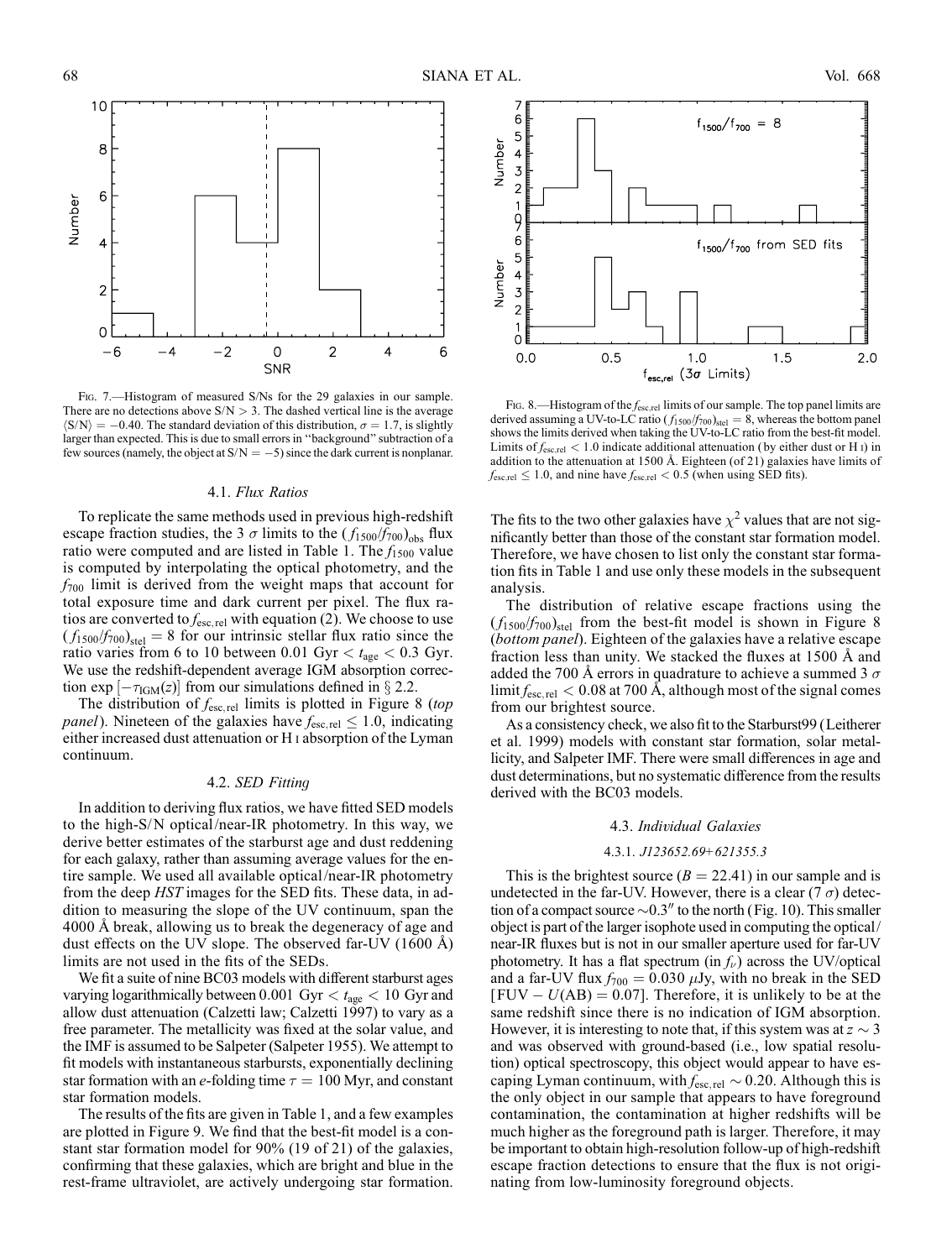

Fig. 9.—Best-fit SEDs for three galaxies. Plotted in each panel are the original SED (thin line), with best-fit reddening applied (thick line), and with average IGM absorption applied (blue line). Top left: This galaxy (J033237.07-274617.3) has no indication of a Balmer break but has a red spectral slope so it is fitted with a young (30 Myr) and dusty  $[E(B - V) = 0.35]$  model. Top right: Red galaxy (J033244.16-274729.5) with a prominent Balmer break fitted with a very old (3 Gyr), relatively dusty  $[E(B-V) = 0.25]$  template. Bottom: Galaxy (J123643.41+621151.6) with an SED very similar to typical LBGs [age = 300 Myr,  $E(B-V) = 0.15$ ]. The far-UV 3  $\sigma$  limits are plotted with downward-pointing arrows. Note that our ability to detect leaking Lyman continuum is largely dependent on the level of dust attenuation.

#### 4.3.2. J033239.09-274601.8

There is a bright ( $B = 21.4$ ) QSO at  $z = 1.22$  (KX4; Croom et al. 2001) that was not included in this analysis but is detected at 4  $\sigma$  in the far-UV with  $f_{700} = 0.015 \pm 0.004 \,\mu$ Jy. The optical/ near-IR photometry is best fitted with power-law slope  $\alpha_{\nu} =$  $-0.85$  (where  $f_\nu \propto \nu^\alpha$ ), consistent with the average near-UV spectral slope of QSOs (Telfer et al. 2002). If we extrapolate this power law and apply a correction for IGM absorption, we expect to measure a far-UV flux  $f_{700} \sim 0.95 \mu$ Jy. Therefore, we estimate an absolute escape fraction  $f_{\text{esc}} \sim 0.02$ , a very small value for an unobscured QSO. It is also possible, however, that the escape fraction is high, but that a high column density absorber lies along the LOS to the QSO, as is expected for  $\sim$ 20% of the LOSs at this redshift (see Fig. 3).

# 5. DISCUSSION

# 5.1. Comparison of SED Fits to Flux Ratios

The best-fit ages and color excesses span the allowed ranges, with median values of  $t = 300$  Myr and  $E(B - V) = 0.19$ , similar to the values found in LBGs (Shapley et al. 2001; Papovich et al. 2001). We used the best-fit SEDs to compute the  $(f_{1500}/f_{700})_{\text{stel}}$ flux ratio and compare with the assumed value of 8 used in  $\S 4.1$ .



FIG. 10.—HST WFPC2 B-band (F450; left) and far-UV (F150LP; right) images of J123652.69+621355.3. The orientation and alignment are the same in both images, and the pointers are in the same location on the sky. The pointers are each 1" in length and point to the faint source to the north of the target galaxy. The source is clearly detected in the far-UV image.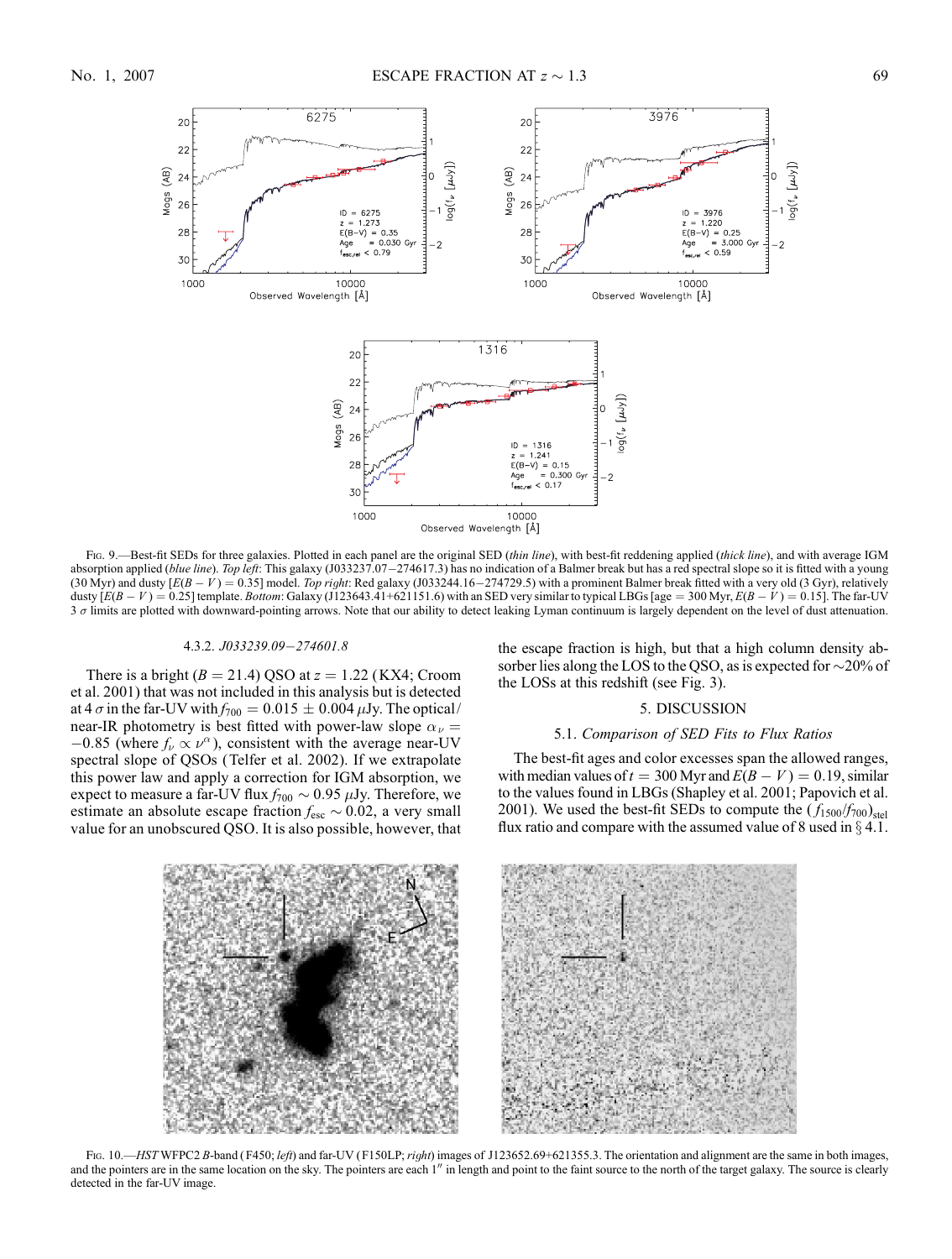The intrinsic flux ratio spans the range of  $6.1-11.2$  with a median of 9.6, 20% higher than our assumed average value but within the range of uncertainty of other parameters. We conclude that simply correcting the measured flux ratio with an average  $(f_{1500}/f_{700})_{\text{stel}} \sim 8-10$  is not unreasonable for galaxies with ongoing star formation (e.g., LBGs). The distributions of relative escape fractions using both methods (constant UV-to-LC ratio and UV-to-LC ratio from the SED fits) are plotted in Figure 8 and show very similar distributions. In the subsequent analysis of individual objects, we use the values derived from the SED fits.

We have computed the UV-to-LC ratio at 900 Å,  $(f_{1500}/f_{900})_{\text{stel}}$ , from our fits to compare with the spectroscopic studies, finding a median value of 7.3. This is more than a factor of 2 larger than the value of  $\sim$ 3 assumed by S01 and S06 and would imply an average relative escape fraction  $\sim$ 2 times higher than those estimates. This correction to the S01 measurement would yield an unphysical relative escape fraction greater than unity. Their sample is from the bluest quartile of the total LBG population and may be among the youngest, thus decreasing the expected intrinsic break (see Fig. 1). However, it is difficult to imagine how the incidence of star formation can be synchronized across entire galaxies (several kiloparsecs) such that the total star formation in the galaxy is less than 10 Myr old. The S06 sample is more indicative of the total LBG population, where larger values for the intrinsic Lyman break should be used when computing the average  $f_{\text{esc, rel}}$ . However, our fits show a factor of  $\sim$ 2 variation in the break amplitude, demonstrating the need to deduce the starburst age when analyzing individual galaxies.

### 5.2. H i Column Density Limits

A fundamental parameter in escape fraction studies is the relative importance of dust and H i in attenuating the Lyman continuum. If we assume a Calzetti extinction curve and extrapolate from 1200 to 700 Å where the extinction curve is not empirically determined, we can use our best-fit values for dust extinction to determine the level of attenuation at 700 Å. If our measured flux limit is still lower than the expected flux after dust attenuation, then there must be additional absorption by neutral hydrogen. We can then derive lower limits to the H<sub>I</sub> column density within the ISM of these galaxies. These H i ISM transmission limits are given as  $\exp(-\tau_{\text{H I,ISM}})$  in Table 1. Our large lower limits to the observed  $f_{1500}/f_{700}$  ratio (after correcting for the intrinsic break and IGM opacity) can be explained entirely by differential dust extinction in all but four of the galaxies. The limits to the H i transmission for these four galaxies are 0.45, 0.61, 0.78, and 0.88 and are not strong limits to the H i column densities. Significantly deeper observations are needed to determine whether dust or H i is the principal cause of Lyman continuum absorption within the galaxies' ISM.

## 5.3. Foreground Contamination

One of our galaxies  $(J123652.69 + 621355.3)$  has a far-UVdetected object within  $0.3$ " of the aperture. These two objects would appear as one if observed with lower spatial resolution. Therefore, it is possible to have a foreground object contaminate the photometry (or spectroscopy) of a high-redshift galaxy so that it appears to be emitting in the Lyman continuum. This is especially true with ground-based studies where the spatial resolution is low. The only detections of escaping Lyman continuum have been found at  $z \sim 3$  with ground-based studies so care must be taken to ensure that foreground contamination is not a problem.

Galaxies at  $z \sim 1$  have larger angular diameters than galaxies at  $z \sim 3$ , which increases the likelihood of contamination. However, the comoving LOS distance to  $z \sim 3$  is more than twice the LOS distance to  $z \sim 1$ , and the space density of UV-luminous galaxies is larger between  $1 < z < 3$  than it is at lower redshift (Arnouts et al. 2005). Therefore, some contamination in  $z \sim 3$ studies might be expected.

We can use galaxy number counts in the  $U$  band to determine the likelihood of foreground contamination of  $z \sim 3$  as these galaxies must reside in the foreground,  $0 < z < 3$ , and are emitting at wavelengths that mimic Lyman continuum of LBGs. Because the expected  $(f_{1500}/f_{900})_{\text{obs}}$  is so high, even very faint foreground sources ( $U \sim 28$ ) can cause  $L^*$  LBGs to appear to have large escape fractions. The surface density of objects with  $U(AB) < 28$  is  $\sim 3.5 \times 10^5$  deg<sup>-2</sup> (T. Dolch et al. 2007, in preparation). If we assume that ground-based imaging or spectroscopy cannot resolve objects that lie within a  $0.5<sup>′</sup>$  radius of each other, then we would expect that each  $z \sim 3$  galaxy has a  $\sim 2\%$ chance of foreground contamination. Given this probability, there is a  $\sim$ 22% chance that one galaxy (out of 14) in the S06 study is subjected to foreground contamination, but only a  $\sim$ 3% chance that both detections are contaminated. Therefore, it is unlikely that foreground contamination can entirely explain the large escape fractions at  $z \sim 3$ . However, it is important to keep in mind that only a small percentage (maybe  $\sim$ 10%-30%) of LBGs appear to exhibit large escape fractions. Although foreground contamination will only cause a few percent of all LBGs to appear to have escaping Lyman continuum, they may comprise a significant percentage of LBGs chosen to have high escape fractions ( $\sim$ 10%-20%). This demonstrates the need for highresolution follow-up imaging of sources to confirm that there is no contamination.

### 5.4. Combined Analysis with Other  $z \sim 1$  Studies

M03 conducted a similar study to ours, observing 11 luminous starbursts at  $1.1 < z < 1.5$  with STIS, and obtained no detections. They use a significantly broader and bluer filter (F25SRF2) with a  $\lambda_{\text{eff}} = 1453$  Å,  $\sim$ 150 Å shorter than our observations. Accounting for the mean redshifts of the surveys, this corresponds to  $\lambda_{rest} \sim 660$  Å for M03 and  $\lambda_{rest} \sim 715$  Å for our study. Therefore, the flux ratios of M03 are subject to larger effects from dust attenuation and star formation history than those measured here. Although the STIS camera is less sensitive than the ACS SBC, the broader filter increases the sensitivity so that the M03  $f_{700}$  limits are close to our derived limits. In addition, they targeted more luminous starbursts, resulting in limits to the  $f_{\rm esc,rel}$ that are  $\sim$ 2 times lower than ours. The limits in Table 2 of M03 are 1  $\sigma$  limits and are an additional factor of 2 too low, as the radius of the aperture used for the limits was smaller, by a factor of 2, than the intended  $0.5$ " aperture radius (M. Malkan 2007, private communication). After applying corrections for IGM absorption (which M03 did not do), we derive limits of  $0.10 < f_{\text{esc, rel}}(3 \sigma) < 0.42$ .

We have fitted the M03 galaxies to SED models and verified that the constant star formation assumption of  $(f_{1500}/f_{700})_{\text{stel}}$  is appropriate for their sample. The STIS field of view is small so there are no objects (target galaxy or otherwise) detected in 9 of 11 pointings. The far-UV images cannot be astrometrically aligned with optical data, leaving their measurements subject to the intrinsic pointing uncertainties of HST. Because these pointing uncertainties are larger than their aperture radii  $(1<sup>′</sup>$  vs.  $0.5$ <sup>n</sup>), the stacked far-UV images of the 11 galaxies spread the light over larger areas and do not give significantly better limits than the individual images.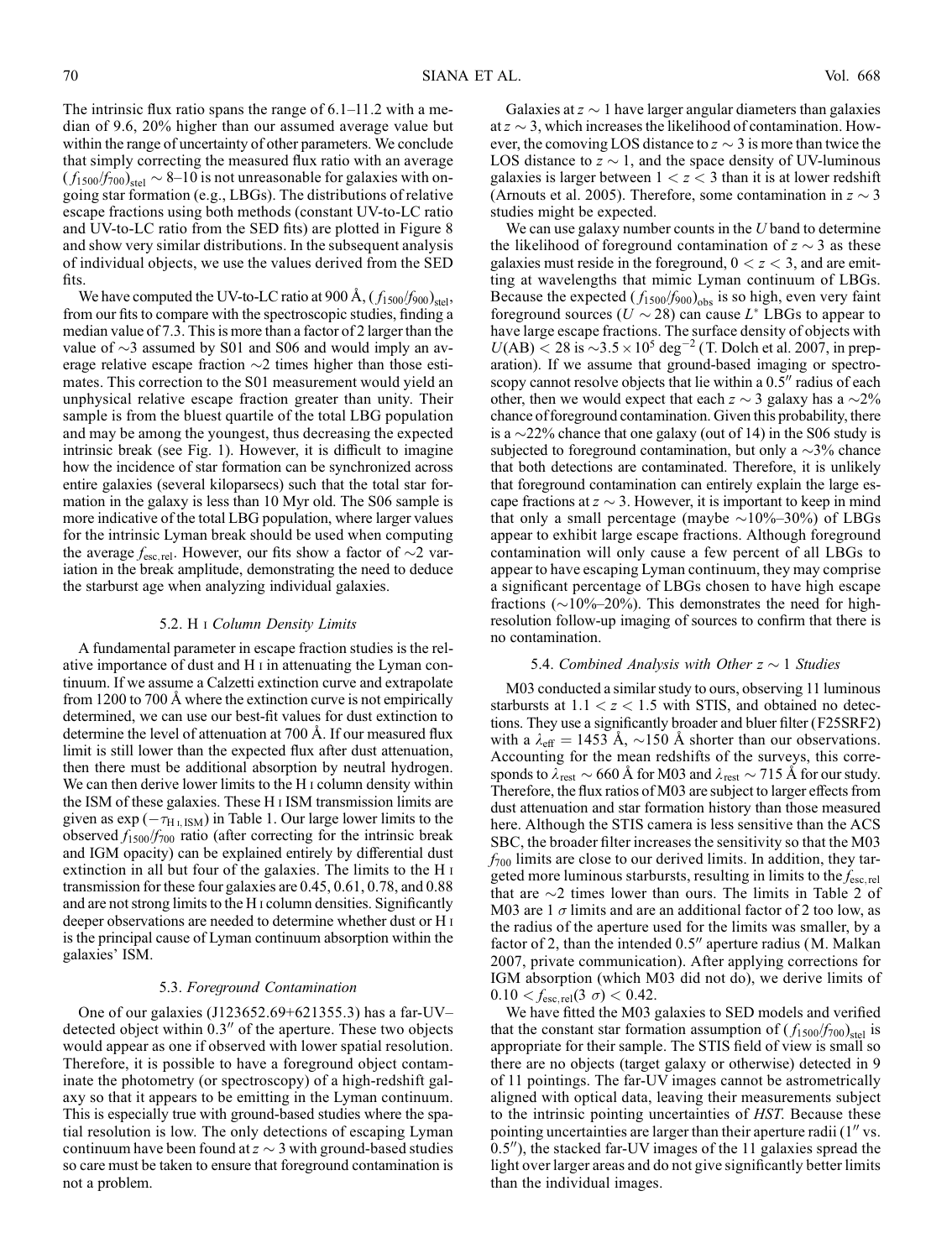Combining with the M03 sample, we now have 28 galaxies with  $f_{\rm esc,rel} \leq 1.0$  and 20 galaxies with  $f_{\rm esc,rel} < 0.5$  at  $z \sim 1$ . The M03 sample has UV luminosities similar to  $L^*$  LBGs at  $z \sim 3$ , whereas our sample is somewhat fainter  $(0.1L_{\text{LBG}}^{*}-1.0L_{\text{LBG}}^{*})$ . These galaxies span nearly 2 orders of magnitude in luminosity and have a broad range in morphologies and starburst ages, yet we see no evidence for large escape fractions at this redshift.

As shown in  $\S 2.2$ , the transmission through the IGM can vary substantially along different LOSs. This will affect our results such that  $\sim$ 20% of our limits are effectively meaningless as they are looking at opaque LOSs. However,  $\sim 60\%$  of our limits will be substantially better than the limits given in Table 1 as these LOSs are more transparent than average. To better evaluate the effects of this distribution on our survey, we have performed a Monte Carlo simulation where we observe 32 galaxies (21 from this sample and 11 from M03) with the same distribution of  $(f_{1500}/f_{700})_{\text{obs}}$  limits as in our surveys. The IGM transmission is chosen randomly from the distribution plotted in Figure 3. We assume an intrinsic break of  $(f_{1500}/f_{700})_{\text{stel}} = 8$  for all galaxies. We then need to assume an escape fraction for each galaxy. For this we assume that a fraction Y of star-forming galaxies at our redshifts have an  $f_{\text{esc,rel}} = X$ , and all other galaxies have effectively no Lyman continuum transmission. This analysis assumes that this parameter space  $(X, Y)$  is the same for galaxies with different luminosities. We allow  $X$  and  $Y$  to vary between 0.0 and 1.0 and run 10,000 iterations of our observations for each parameter set  $(X, Y)$ . We then determine, for each parameter set, what percent of the time we achieve a null result for all 32 galaxies. The results are plotted in Figure 11. The shaded regions denote the parameter space that is excluded by our combined samples at 68%, 95%, and 99% confidence (from lighter to darker). If all star-forming galaxies at  $z \sim 1.3$  have the same relative escape fraction, Figure 11 shows that it must be less than  $f_{\text{esc,rel}} < 0.14$  at 99% confidence. Conversely, if some galaxies have large relative escape fractions,  $f_{\text{esc, rel}} \geq 0.75$ , while the others have none, they must be less than 20% of the total population (at 99% confidence).

### 5.5. Uniform Comparison of Previous Studies

In Table 2 we summarize the escape fraction studies at all redshifts by converting the results to common definitions: the UV-to-LC ratio corrected for IGM absorption,  $(f_{1500}/f_{900})_{\text{corr}}$ , and the relative escape fraction.

Because observations at  $\lambda_{obs} \sim 1000$  Å are so difficult, the local sample consists of only six objects. Once the Milky Way H i (Hurwitz et al. 1997) and foreground dust extinction (see corrections in Deharveng et al. 2001) are properly accounted for and the measurements are converted to relative escape fractions, the data do not put strong limits on the relative escape fraction. In addition, three of the four galaxies in the Leitherer et al. (1995) sample have very significant color excess,  $E(B - V) > 0.5$ . If the Lyman continuum is subject to the same dust extinction, then it would not be detectable in these measurements. The most sensitive limits at low redshift come from FUSE spectra of Mrk 54 (Deharveng et al. 2001) and Haro 11 (Grimes et al. 2007), which give UV-to-LC limits of 112 and 21, respectively. Note that Bergvall et al. (2006) originally reported a strong Lyman continuum detection, but a recent reanalysis by Grimes et al. (2007) detects no flux blueward of the Lyman limit.

The  $z \sim 0$  data set is too small to rule out large escape fractions in a small subset of galaxies, and the limits are too weak to rule out small escape fractions in a high percentage of galaxies. A larger, deeper study of low-redshift starbursts ( perhaps the



Fig. 11.—Parameter space excluded by a Monte Carlo analysis of the combined limits of this work with M03. The x-axis is the relative escape fraction, and the y-axis is the fraction of galaxies that have this escape fraction. The other galaxies are assumed to have negligible escape fractions. The shaded regions are excluded (at 3, 2, and 1  $\sigma$ ; *darker to lighter*) by the fact that we detect no galaxies in the combined sample of 32 galaxies. The dashed box denotes the approximate parameter space implied by S06. The horizontal errors to the box are from uncertainties in the determination of the relative escape fraction, and the vertical errors are Poisson.

UV-luminous galaxies of Hoopes et al. 2007) is required for better comparison with the high-redshift studies.

The  $z \sim 3$  studies claim markedly different conclusions and warrant a more detailed discussion. In Table 2 we have converted the results of the studies to common quantities.

S01 found a significant (nearly 5  $\sigma$ ) detection of the Lyman continuum at  $\lambda_{\text{rest}} = 880{\text -}910 \text{ Å}$  in a composite spectrum of 29  $z \sim 3.4$  LBGs. Once correcting for IGM absorption, the implied UV-to-LC ratio,  $(f_{1500}/f_{900})_{\text{corr}} = 4.5$ , implies a relative escape fraction near unity. Note that the sensitivity could not place significant constraints on any individual LBG. S01 point out that because the LBGs were required to be at the high-redshift end of the U-dropout sample, these 29 LBGs were among the bluest quartile of the entire LBG sample. Therefore, it might be expected that differential reddening is not a major issue, and the intrinsic Lyman break amplitude is somewhat smaller (due to younger ages). Regardless, as S01 point out, this is a surprising result that must be verified with deeper spectra.

S06 published much deeper individual spectra of 14 LBGs, of which two showed significant flux below the Lyman limit. These UV-to-LC ratios (2.9, 4.5) also imply relative escape fractions near unity, while the spectra of the remaining 12 give 3  $\sigma$  limits in the range  $f_{\text{esc,rel}} < 0.25{\text -}1.0$ , depending on depth (when using a Lyman break amplitude of 6). These limits still allow for nonzero escape fractions but do not display the small UV-to-LC ratios exhibited in the two detections or in the stack of S01.

Several other groups have published escape fraction limits of LBGs at  $z \sim 3$ , finding no detections. Once converting the limits to 3  $\sigma$  and using a more conservative Lyman break amplitude,  $(f_{1500}/f_{900})_{\text{stel}} = 6$ , the data from Giallongo et al. (2002) and Inoue et al. (2005) do not significantly constrain the relative escape fraction (i.e., limits of  $f_{\text{esc, rel}} \gtrsim 1$ ; see Table 2). Fernández-Soto et al. (2003) have analyzed broadband photometry of 27 galaxies between  $1.9 < z < 3.5$  in the HDF-N and report a 3  $\sigma$ limit of  $f_{\text{esc}} < 0.039$ . This low limit, derived from such a large sample, appears to contradict the large escape fractions detected by S01 and S06. However, there are several differences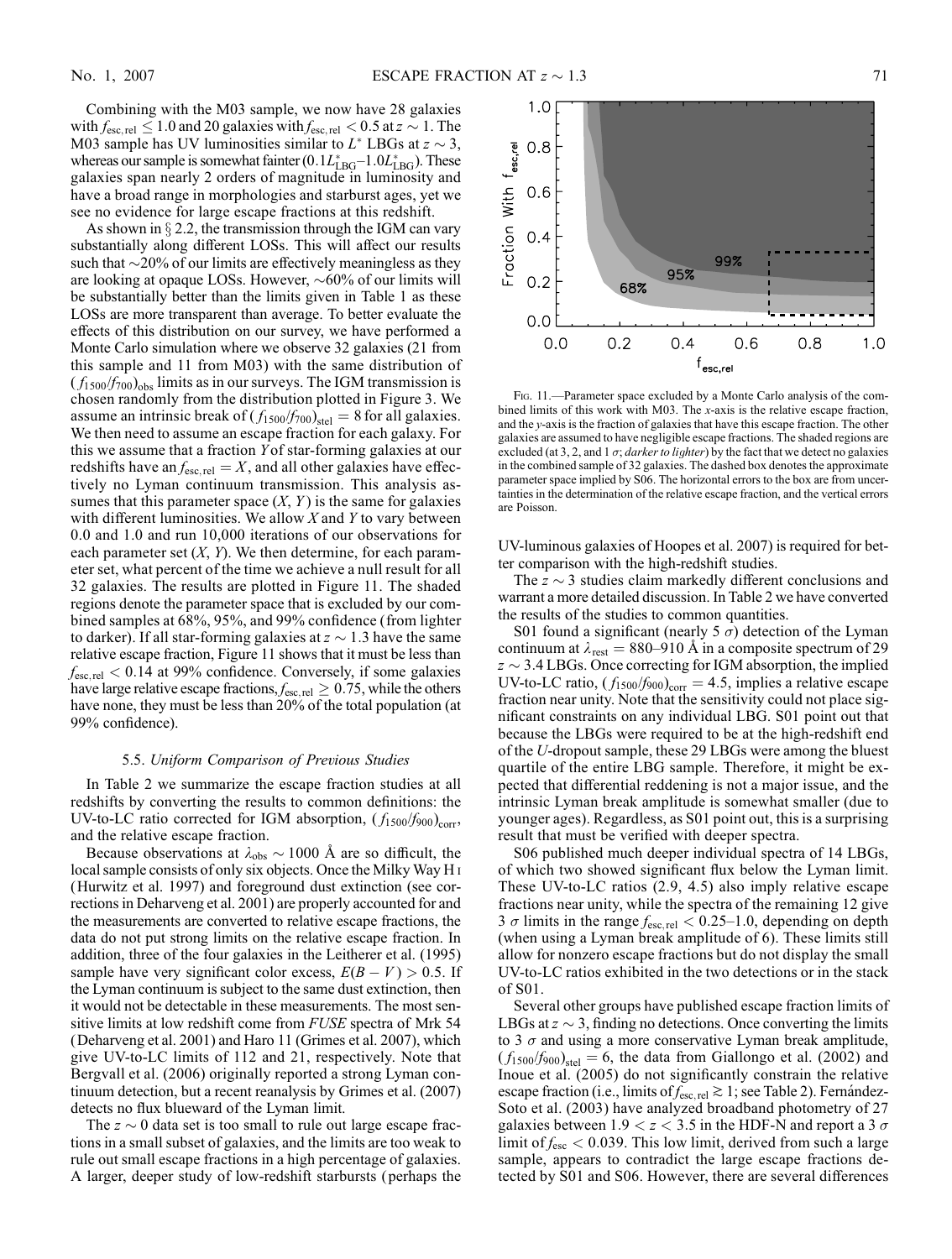| Redshift | Sample                                  | $(f_{1500}/f_{900})_{\text{corr}}$ | $f_{\rm esc, rel}$       |
|----------|-----------------------------------------|------------------------------------|--------------------------|
|          | Leitherer et al. (1995)                 | (12, 7.8, 7.6, 7.5)                | (0.50, 0.77, 0.79, 0.80) |
|          | Deharveng et al. (2001)                 | (112)                              | (0.05)                   |
|          | Bergyall et al. (2006) Haro 11          | 13                                 | 0.46                     |
|          | Grimes et al. (2007) Haro 11 reanalysis | (21)                               | (0.29)                   |
|          | M <sub>03</sub>                         | $(14-59)$                          | $(0.10 - 0.42)$          |
|          | This work                               | $(8-47)$                           | $(0.10-1.0)$             |
|          | This work stack                         | (59)                               | (0.08)                   |
|          | S <sub>01</sub> stack                   | $\langle 4.6 \rangle$              | $\sim$ 1                 |
|          | Giallongo et al. (2002)                 | (6.2, 6.0)                         | (0.95, 1.00)             |
|          | Fernández-Soto et al. (2003) stack      | $\cdots$                           | (0.32)                   |
|          | Inoue et al. $(2005)$                   | (2.6, 4.0)                         | (2.3, 1.4)               |
|          | S06 detections                          | 2.9, 4.5                           | $\sim$ 1                 |
|          | S <sub>06</sub>                         | $\langle 22 \rangle$               | 0.27                     |

TABLE 2 Compilation of Flux Ratio Limits (Corrected for Average IGM Absorption) and Relative Escape Fractions

Notes.—The IGM absorption is redshift dependent so, in order to facilitate comparison between surveys at different redshifts, we have accounted for this by multiplying the flux ratios by the average IGM transmission at the corresponding redshift. Limits are in parentheses and have been converted to 3  $\sigma$ . The  $z \sim 0$  results also account for foreground extinction using values derived in Deharveng et al. (2001). A conversion of  $f_{900} = 1.333f_{700}$  was used based on the constant star formation SEDs. A ( $f_{1500}/f_{900}$ )<sub>stel</sub> = 6 or  $(f_{1500}/f_{700})_{\text{stel}} = 8$  ratio has been assumed to convert  $(f_{1500}/f_{900})_{\text{obs}}$  or  $(f_{1500}/f_{700})_{\text{obs}}$  to  $f_{\text{esc,rel}}$ . The Fernandez-Soto et al. (2003) limits have been multiplied by 8 to account for the intrinsic Lyman break of the stellar population.

in the analysis that should be accounted for. First, the Fernandez-Soto et al. (2003) SEDs do not include any intrinsic Lyman break in the stellar SEDs, so the limits need to be multiplied by the additional  $(f_{1500}/f_{700})_{\text{stel}} = 8$  (the value listed in Table 2 accounts for this). Second, the filter used to measure the escaping Lyman continuum contains significant flux from redward of the Lyman break, necessitating very accurate determinations of the UV continuum flux in order to estimate the level of Lyman continuum in the same filter. Once these effects are accounted for, their stacked limit is above the average detection of S06. In summary, S06 is the only large study at  $z \sim 3$  that significantly constrains the escape fraction, and it confirms the preliminary detection of significant ionizing emissivity at  $z \sim 3$  by S01.

The best limits on the relative escape fraction at  $z \sim 1$  (§ 5.4) are significantly lower than the average *detections* at  $z \sim 3$  (S01; S06), and yet we find no detections in the present survey. In Figure 11 we show that the parameter space implied by the S06 results (*dashed box*) does not agree, at  $1\sigma$ , with our results, implying that there may be an evolution in the relative escape fraction with redshift. However, many of the galaxies in our combined sample are somewhat less luminous than the  $z \sim 3$ studies ( $L_{\rm UV} = 0.1 L_{\rm UV}^* - 1.0 L_{\rm UV}^*$  for  $z \sim 3$  LBGs). It is possible that higher UV luminosities, and thus star formation rates, can create supernova chimneys (Fujita et al. 2003) that clear the surrounding ISM or that the high Lyman continuum flux can ionize low H i column density sight lines. Therefore, the fact that our galaxies are less luminous may help explain why we see no examples of unity escape fraction. The galaxies in the M03 sample have similar luminosities to S06 so one might expect to detect a couple of galaxies with large relative escape fractions. However, the M03 sample alone is too small to rule out the parameter space of S06.

Another difference between the  $z \sim 1$  and  $z \sim 3$  studies is that our broadband observations sample shorter wavelengths of the Lyman continuum so they are far more sensitive to the star formation history. Our assumption of constant star formation is a best-case scenario since this minimizes the amplitude of the  $(f_{1500}/f_{700})_{\text{stel}}$  ratio. If there has been any significant decrease in star formation within  $t < 10$  Myr,  $f_{700}$  will be significantly lower than  $f_{900}$ , while having little significant effect on the broad-

band SED redward of the Lyman break. Therefore, it is possible that some of our galaxies will have a larger  $(f_{1500}/f_{700})_{\text{stel}}$ , thus weakening our limits on  $f_{\text{esc, rel}}$ .

## 6. SUMMARY

We have examined deep far-UV  $(1600 \text{ Å})$  imaging of the HDF-N and HUDF to search for escaping Lyman continuum flux from 21 star-forming galaxies at  $1.1 < z < 1.5$ , finding no detections. We account for all factors needed to properly convert our limits to relative escape fractions, including intervening IGM absorption and the amplitude of the intrinsic Lyman break of the stellar population.

By fitting SED models to the optical/near-IR photometry, we estimate the star formation age and dust reddening parameters for each individual galaxy. We find that, although there is  $\sim$  50% scatter in the intrinsic stellar Lyman break due to the starburst age, it is reasonable to assume a constant  $(f_{1500}/f_{700})_{\text{stel}} \sim 8$  or  $(f_{1500}/f_{900})_{\text{stel}} \sim 6$  for galaxies with SEDs similar to LBGs. This value is 2 times larger than the  $(f_{1500}/f_{900})_{\text{stel}} = 3$  assumed in many previous studies. Assuming a reasonable extrapolation of the extinction curve below the Lyman limit, we show that the observed flux decrement at 700 Å can be attributed to dust attenuation and does not require large column densities of H i within the ISM of the galaxies. Deeper observations are required to determine the relative importance of dust and H i to the escape fraction.

We obtain 3  $\sigma$  limits better than  $f_{\text{esc,rel}} < 1.0$  in 18 galaxies and  $f_{\text{esc,rel}} < 0.5$  in nine galaxies, with some limits down to  $f_{\text{esc, rel}}$  < 0.10. Our stacked fluxes give a combined limit of  $f_{\rm esc, rel}$   $< 0.08$ , similar to the sensitivity achieved by M03 corrected with common assumptions with this study for more luminous starbursts at the same redshift. This is the first study to achieve these sensitivities on high-redshift starbursts that are less luminous than typical  $L_{\text{LBG}}^*$ . These stacks give the deepest escape fraction limits achieved at any redshift and demonstrate a paucity of ionizing emissivity in most starbursts at  $z \sim 1.3$ . Including the sample of M03, we now have 28 galaxies at  $z \sim$ 1.3 with  $f_{\text{esc,rel}} < 1$  and 20 galaxies with  $f_{\text{esc,rel}} < 0.5$  and no detections. When properly accounting for the broad distribution of IGM transmission with Monte Carlo simulations, we